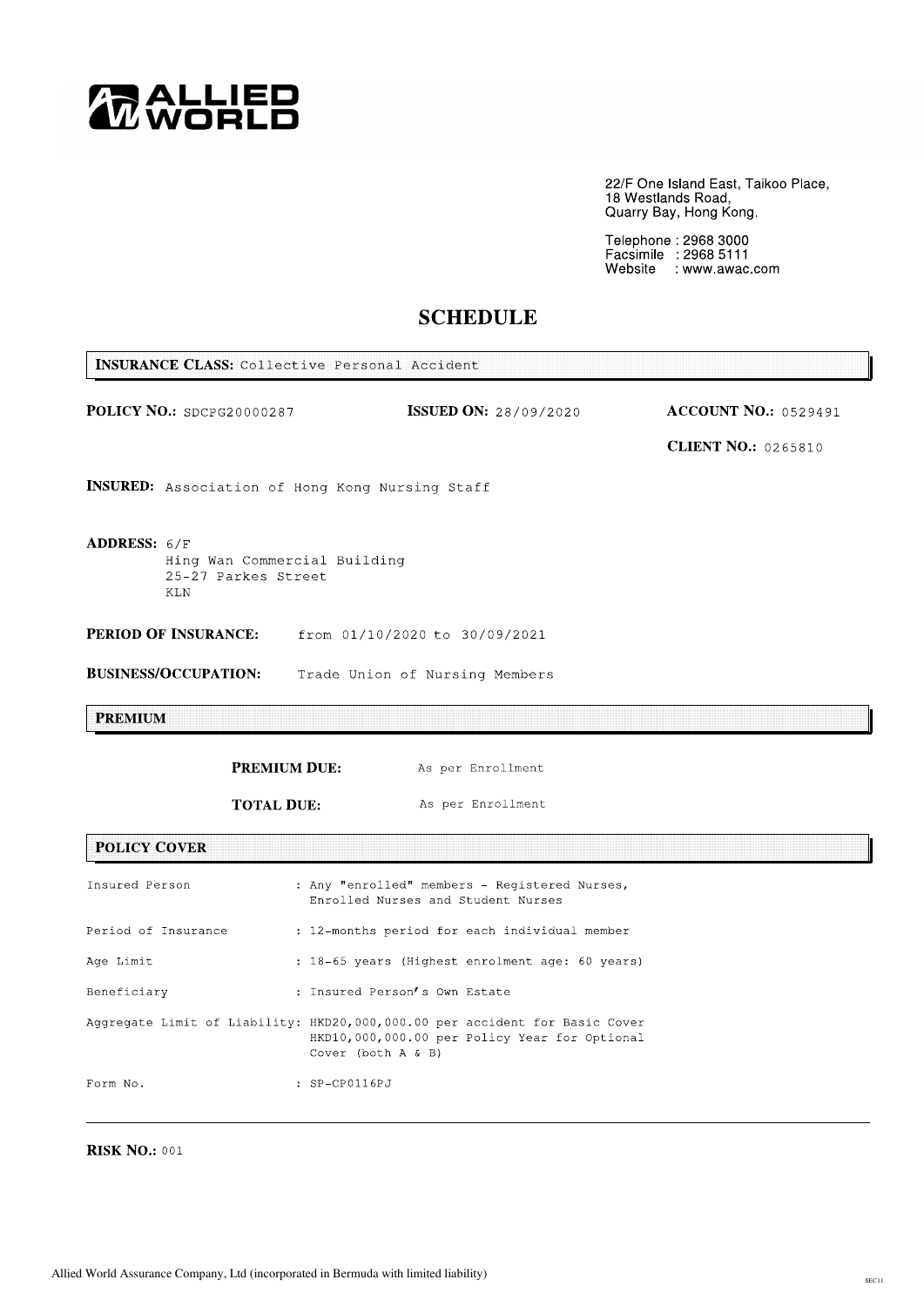# POLICY NO.: SDCPG20000287

# $PAGE: 2$

### **ITEM NO.: 001**

ITEM 1. DEATH **ITEM 2. PERMANENT DISABLEMENT ITEM 3 PERMANENT TOTAL DISARI EMENT ITEM 4 TEMPORARY TOTAL DISARI EMENT ITEM 5. MEDICAL EXPENSES** INSURED PERSON: As per Enrollment **INDUSTRY: OCCUPATION: BENEFICIARY NAME: -**

As per below As per below As per below Not Covered As per below

Benefit Limit Per Person (HKD) Basic Cover Plan BP1 for Registered Nurse / Enrolled Nurse Only 2,000,000.00 - Ttem 1 Death  $2,000,000.00$ - Item 2 Permanent Disablement - Item 3 Permanent Total Disablement 2,000,000.00 - Burns Benefit (2nd and 3rd degree Burns) 200,000.00 Plan BP2 for Registered Nurse / Enrolled Nurse / Student Nurse - Item 1 Death  $1,000,000.00$ - Item 2 Permanent Disablement 1,000,000.00  $1,000,000.00$ - Item 3 Permanent Total Disablement - Burns Benefit (2nd and 3rd degree Burns) 100,000,00 Optional Cover A for Registered Nurse / Enrolled Nurse and Student Nurse 100,000.00 Item 5 In-Patient Medical Expenses - Cover Injury and Sickness Deductible : Plan ME1 - 50,000.00 Any One Disability - Hospital Confinement required Plan ME2 - 100,000.00 Any One Disability for at least 3 consecutive days - Waiting Period : 15 days from date of enrolment Optional Cover B Plan HC1 for Registered Nurse / Enrolled Nurse Plan HC2 for Student Nurse Only Hospital Cash Cover 500.00 per day of Confinement Maximum 20,000.00 Any One Disability - Cover Injury and Sickness - Hospital Confinement required for at least 3 consecutive days of enrolment - Waiting Period : 15 days from date of enrolment MEMORANDUM 1 It is hereby noted and agreed that following Definitions are added to PART I. DEFINITIONS under this Policy : Sickness a physical condition marked by a pathological deviation from the normal healthy state, which has been contracted or commencing after the Insured Person has been covered under this Policy for not less than fifteen (15) days and resulting in a loss covered hereunder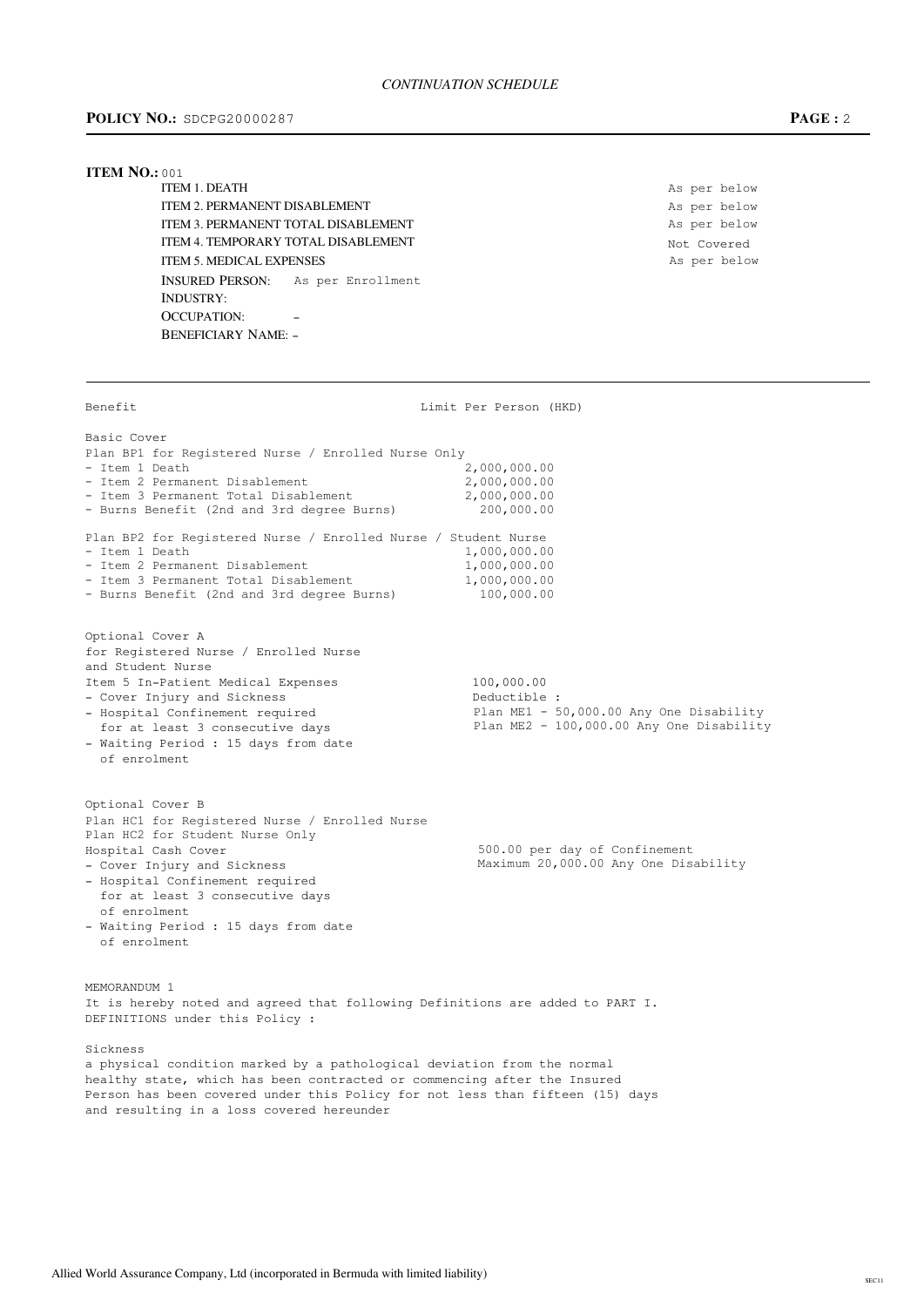# **POLICY NO.:** SDCPG20000287 **PAGE: 3**

Pre-Existing Condition

condition for which the Insured Person received medical treatment, diagnosis, consultation or prescribed drugs within a twelve (12) months period preceding this Policy or, a condition for which medical advice or treatment was recommended by a Medical Practitioner within a twelve (12) months period preceding the Period of Insurance in this Policy

Hospital

- an establishment which meets all the following requirements:
- 1. holds a license as a hospital (if licensing is required in the state or qovernmental jurisdiction);
- 2. operates primarily for the reception, care and treatment of sick, ailing or injured persons as in-patients:
- 3. provides 24-hour a day nursing service by registered or graduated nurses;
- 4. has a staff of one or more licensed Medical Practitioners available at all times;
- 5. provides organized facilities for diagnosis and major surgical facilities: and
- 6. is not primarily a clinic, nursing, rest or convalescent home or similar establishment and is not, other than incidentally, a place for alcoholics or drug addicts

A Day of Hospital Confinement period for which the Hospital makes a charge for room and board to any Insured Person

### Any One Disability

all disabilities arising from the same cause including any and all complications therefrom, as well as concurrent disabilities from different causes during the same Hospital Confinement or Confinements except that after ninety (90) days following the latest discharge from Hospital or the last consultation from the office of the Medical Practitioner, whichever is the later, subsequent disability from the same cause or causes shall be considered as a new disability. The Company will not be liable for any such successive period of Hospital Confinement unless it occurred during the currency of this Policy

#### $M$  $\alpha$ m $\alpha$ randum  $2$

It is hereby noted and agreed that the Section 3 Medical Expenses under PART II. BENEFITS and the Definition of "Medical Expeneses - Item 5 of the Schedule" under Part I, DEFINITONS under this Policy are deleted in its entirely and replaced by following :

### Section 3 Medical Expenses

The Company shall indemnify the Insured Person up to the limit as specified in the Schedule in respect of Medical Expenses as defined (and emergency dental charges which is necessarily incurred to sound and natural teeth and caused by a Bodily Injury), requiring immediate treatment by a Medical Practitioner after the third day of Hospital Confinement.

### Provided that

- a. the Company shall not be liable under Item 5 of the Schedule for payment of expenses not recommended by or undertaken by a registered Medical Practitioner and:
- b. the detailed accounts relating to such expenses shall be submitted to the  $Companv:$
- c. each Insured Person will be entitled to the cover under this section when he/she has been enrolled for more than 15 days into this Policy.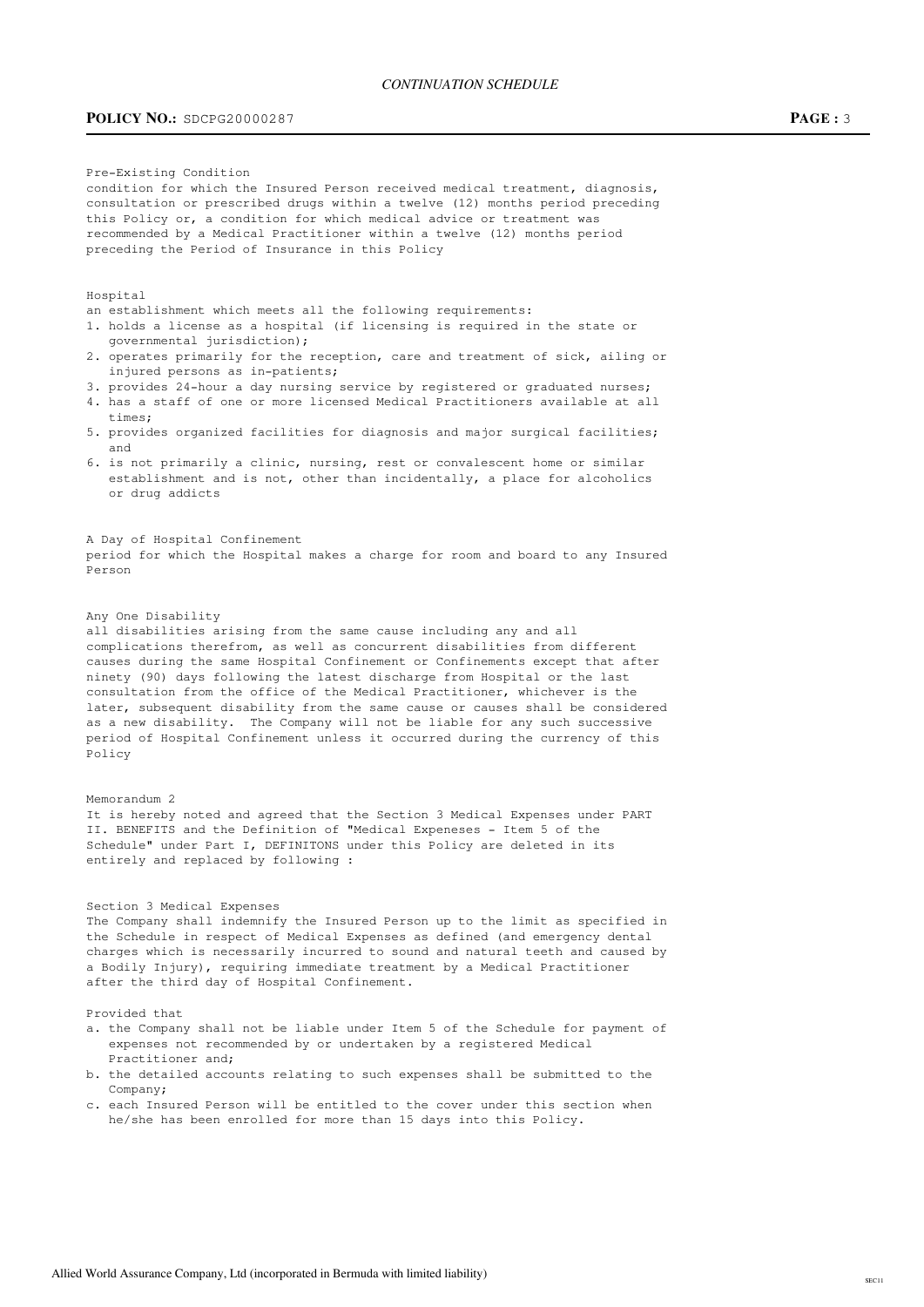**POLICY NO.:** SDCPG20000287 **PAGE: 4** 

the Schedule for Any One Disability. Medical Expenses - Item 5 of the Schedule (Applicable for Hospital Confinement  $Only)$ Shall mean expenses surgical, medical treatment, examination, dignostic test necessarily incurred during Hospital Confinement, in connection with any Bodily injury substained and Sickness contracted by the Insured Person Memorandum 3 It is hereby noted and agreed that following Benefit is added to PART II. BENEFITS under this Policy : Section 5 Hospital Cash Cover If, as a result of Bodily Injury or Sickness as provided for in this Policy, the Insured Person shall be necessarily Confined, for three (3) or more consecutive days while this Policy is in effect, within a Hospital as a a resident patient under the professional care of a currently licensed registered Medical Practitioner, the Company will pay the daily Hospital Cash stated in the Schedule with respect to such Insured Person for each day that the Insured Person shall be so Confined therein, up to the limit as shown in in the Schedule, for Any One Disability. MEMORANDUM 4 With respect to benefit payable under Permanent Disablement (Item 2 of the Schedule) the appropriate percentage shall be applied in accordance to following scale for the sum insured under Item 2 shown in the Schedule. PERMANENT DISABLEMENT SCALE : FVENTS COMPENSATION '''''' $Scale<sub>2</sub>$ 1. Permanent and Incurable Paralysis of all Limbs  $100\%$ 2. Permanent Total Loss of Sight of both Eyes  $100\$ 3. Permanent Total Loss of Sight of one Eye 100% 4. Loss of or the Permanent Total Loss of use of two Limbs  $100\%$ 5. Loss of or the Permanent Total Loss of use of one Limb (a) Right Hand 100% (a)  $\frac{100}{x}$  $(b)$  Left Hand  $100\%$  $\epsilon$  (c) One Foot  $100\%$ % 6. Loss of Speech and Hearing<br>
7. Permanent and Incurable Insanity<br>
100% 100% 7. Permanent and Incurable Insanity 8. Permanent Total Loss of Hearing in  $(a)$  both Ears  $75\%$  $\{\mathrm{b}\}$  one Ear  $15\%$  $\frac{3}{2}$  and  $\frac{3}{2}$  and  $\frac{3}{2}$  and  $\frac{3}{2}$  and  $\frac{3}{2}$  and  $\frac{3}{2}$  and  $\frac{3}{2}$  and  $\frac{3}{2}$  and  $\frac{3}{2}$  and  $\frac{3}{2}$  and  $\frac{3}{2}$  and  $\frac{3}{2}$  and  $\frac{3}{2}$  and  $\frac{3}{2}$  and  $\frac{3}{2}$  and  $\frac{3}{2}$  a  $10.$  Permanent Total Loss of the Lens of one Eve  $50\%$ 11. Loss of or the Permanent Total Loss of use of four Fingers and Thumb of (a) Right Hand 70%  $(b)$  Left Hand  $50\%$ 12. Loss of or the Permanent Total Loss of use of four Fingers of (a) Right Hand 40%

The Company's liability under this Item shall not exceed the limit as shown in

 $(h)$  Left Hand  $(30\frac{8}{3})$ 13. Loss of or the Permanent Total Loss of use of one Thumb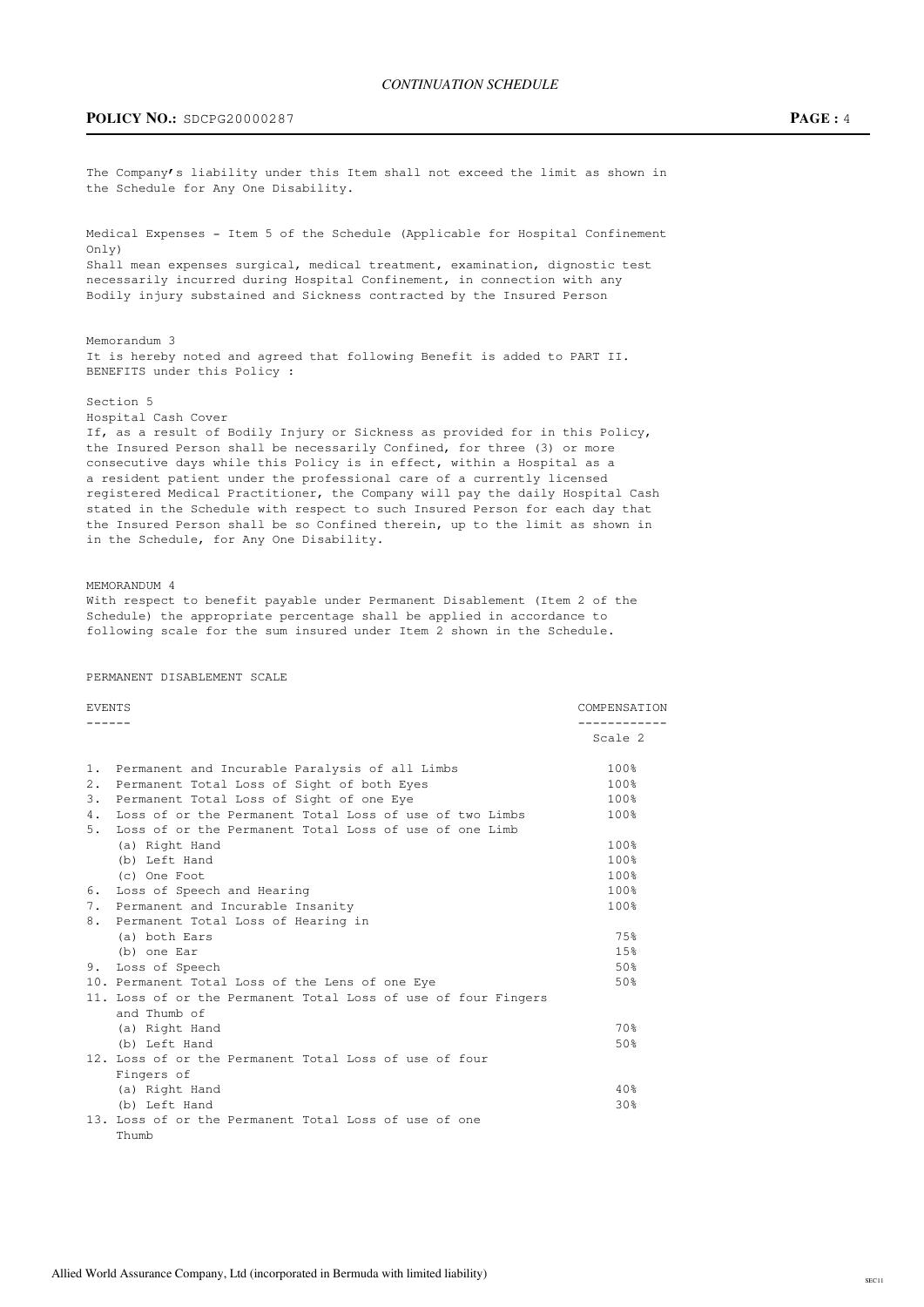# CONTINUATION SCHEDULE

# **POLICY NO.:** SDCPG20000287 **PAGE:**5

(b) one Right Joint (c) both Left Joints (d) one Left Joint

Fingers

|         | エンる             |  |
|---------|-----------------|--|
|         | 20%             |  |
|         | 10%             |  |
| of      |                 |  |
|         |                 |  |
|         | 15%             |  |
|         | 10%             |  |
|         | 7.5%            |  |
|         | 10%             |  |
|         | 7.5%            |  |
|         | 5%              |  |
| of Toes |                 |  |
|         | 20 <sub>8</sub> |  |

| (a) three Right Joints                                  | 15%             |
|---------------------------------------------------------|-----------------|
| (b) two Right Joints                                    | 10%             |
| (c) one Right Joint                                     | 7.5%            |
| (d) three Left Joints                                   | 10%             |
| (e) two Left Joints                                     | 7.5%            |
| (f) one Left Joint                                      | 5%              |
| 15. Loss of or the Permanent Total Loss of use of Toes  |                 |
| $(a)$ all $-$ one Foot                                  | 20%             |
| (b) great - both Joints                                 | 7.5%            |
| (c) great - Joint                                       | 5%              |
| 16. Fractured Leg or Patella with established non-union | 15%             |
| 17. Shortening of Leg by at least 5cm                   | 10 <sub>8</sub> |
| 18. Permanent Disability not otherwise provided for     |                 |
| under Events 8 to 17 inclusive. Such percentage         |                 |
| of the Compensation as the Company shall                |                 |
| in its absolute discretion determine and being in       |                 |
| its opinion not inconsistent with the Compensation      |                 |

(a) both Right Joints 30% (a)  $\sim$  30%

provided under Events  $8$  to  $17$  inclusive.

14. Loss of or the Permanent Total Loss of use

#### MEMORANDUM 5

It is hereby noted and agreed that the PAER III. GENERAL EXCEPTIONS under this Policy are deleted in its entirety and replaced by following:

A. Applicable to all Sections

The Company shall not be liable :

- 1. war, invasion, acts of foreign enemies, hostilities or warlike operations (whether war be declared or not), civil war, rebellion, revolution, insurrection, military or usurped power, or direct participation in a civil commotion
- 2. sickness and disease (not applicable to In-Patient Medical Expenses and Hospital Cash cover)
- 3. pregnancy, miscarriage, abortion or childbirth related sickness or complications
- 4. the Insured Person
	- a. committing or attempting to commit suicide or intentionally inflicting self-injury
	- b. flying or taking part in any other aerial activities except whilst travelling as a passenger in an aircraft and not as pilot or aircrew nor for the purpose of any trade or technical operation in or on the aircraft
- 5. the Insured Person engaging in any sports in a professional capacity or where an Insured Person would or could earn income or remuneration from engaging in such sports
- 6. the Insured Person serving on full time active duty in the disciplinary forces, military, naval, air force or other armed service or operation of any country or international authority, whether in time of peace or war
- 7. violation or attempted violation of the law or resistance to arrest

B. Applicable to In-Patient Medical Expenses and Hospital Cash Cover The Company shall not be liable :

- 1. Pre-Existing Condition and any sickness for which the Insured Person has received medical treatment or medical advice for treatment prior to the Period of Insurance
- 2. any injury or sickness caused directly or indirectly, wholly or partly, by a. mental or nervous disorders, treatment of alcoholism, or drug abuse or any other complicating arising therefrom or any drug accident;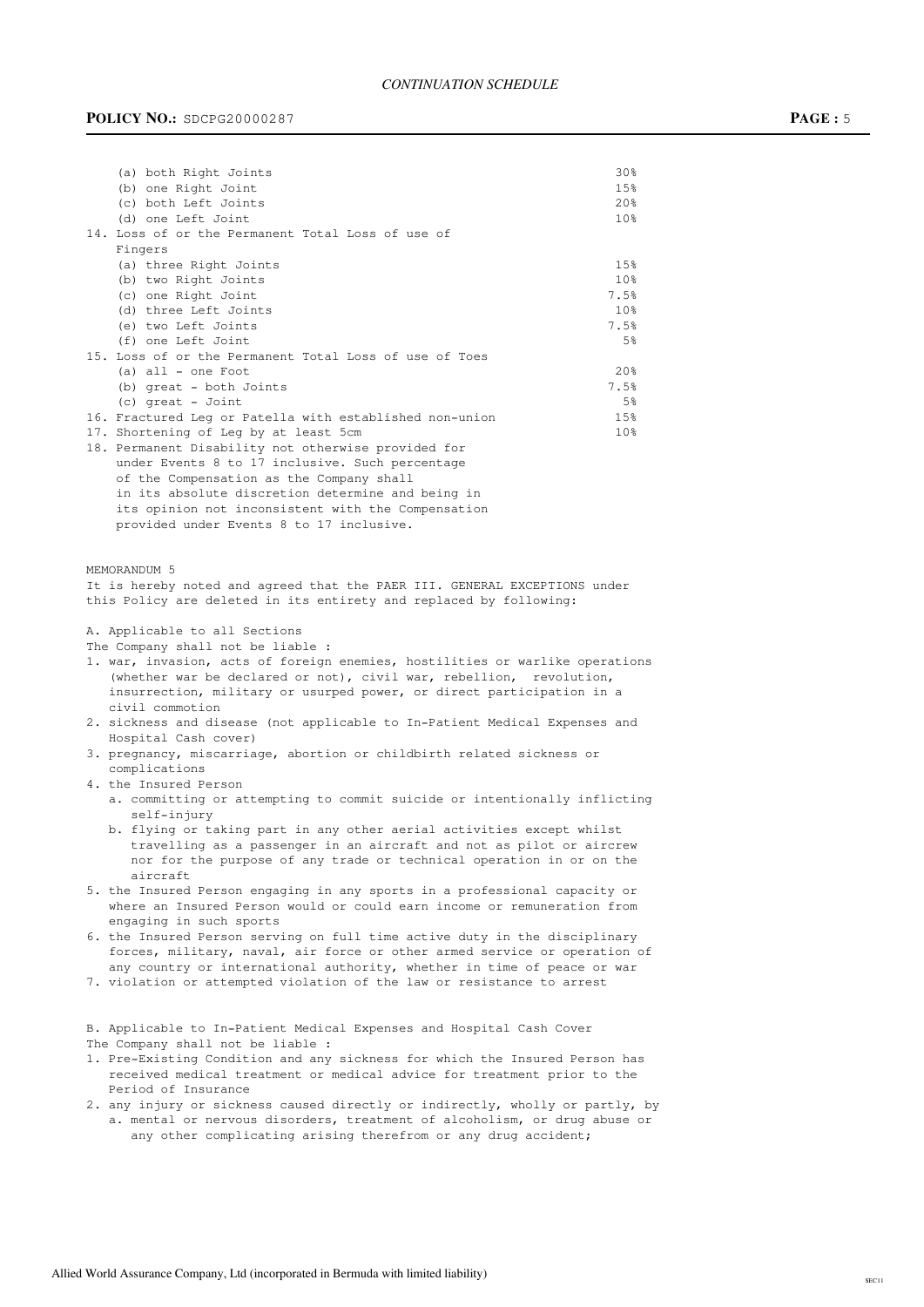# CONTINUATION SCHEDULE

# **POLICY NO.:** SDCPG20000287 **PAGE: 6**

- b. cosmetic or plastic surgery or any elective surgery or congenital anomalies:
- c. eye refraction, fitting of glasses or hearing aids;
- d. gingivitis, dental care or surgery unless necessitated by an accident;
- e. procurement or use of special braces, appliances or equipment;
- f. general check-up, convalescence, custodial or rest cure, special nursing care;
- g. any sexually transmitted diseases other than AIDS/HIV
- 3. any treatment relating to birth control or treatments pertaining to infertility, sterilization of either sex
- 4. vaccination and immunization injections, health check-ups or tests not incident to treatment or diagnosis or an actual sickness or injury or any treatment which is not medically necessary
- 5. expenses that can be compensated from any other source

MEMORANDUM 6

It is hereby noted and agreed that following clauses are added into this Policy :

#### PREMIUM TABLE

|                                           |                                 | Annual Premium Per Person (HKD) |          |  |
|-------------------------------------------|---------------------------------|---------------------------------|----------|--|
|                                           |                                 | (before IA Levy)                |          |  |
| Benefits                                  |                                 | Date of Enrollment              |          |  |
|                                           |                                 |                                 |          |  |
| Basic Cover - Plan BP1                    |                                 | 900.23                          | 900.10   |  |
| Plan BP2                                  |                                 | 500.57                          | 500.50   |  |
| Optional Cover A - Plan ME1               |                                 | 4,000.60                        | 4,000.00 |  |
|                                           | Plan ME2                        | 3,301.19                        | 3,300.70 |  |
| Optional Cover B - Plan HC1 (Other Nurse) |                                 | 650.45                          | 650.35   |  |
|                                           | Plan HC2 (Student Nurse) 500.57 |                                 | 500.50   |  |
|                                           |                                 |                                 |          |  |

### DECLARATION

Each member should fill out his/her Enrolment Form together with personal information and premium payment attached. Cover will not become effective until it has been accepted by the Company.

#### NON-DOMICILE COVER

Insured Person(s) will not be covered if stationed outside Hong Kong Territories which is not notified and with consent by the Company.

### POLICY CANCELLATION

It is hereby noted and agreed that Condition Item 7 of PART IV. GENERAL CONDITIONS under the Policy is deleted in its entirety and replaced by following :

#### 7. Policy Cancellation

The Insured may cancel this Policy by giving the Company 60 days prior notice in written instructions, the Insured will then receive a refund premium based on a customary short term premium in accordance with the table below. The Company may cancel the Insured's Policy by writing to the Insured's last known address confirming that all cover will cease 60 days after the date of the letter, the Insured will then receive a refund premium on a pro-rata basis.

| Cover Period Not Exceeding | Refundable Premium on Percentage |
|----------------------------|----------------------------------|
|                            | Of Premium Receivable            |
| 1 month                    | 70%                              |
| 2 months                   | 50%                              |
| 3 months                   | 40%                              |
| 4 months                   | 30 <sub>8</sub>                  |